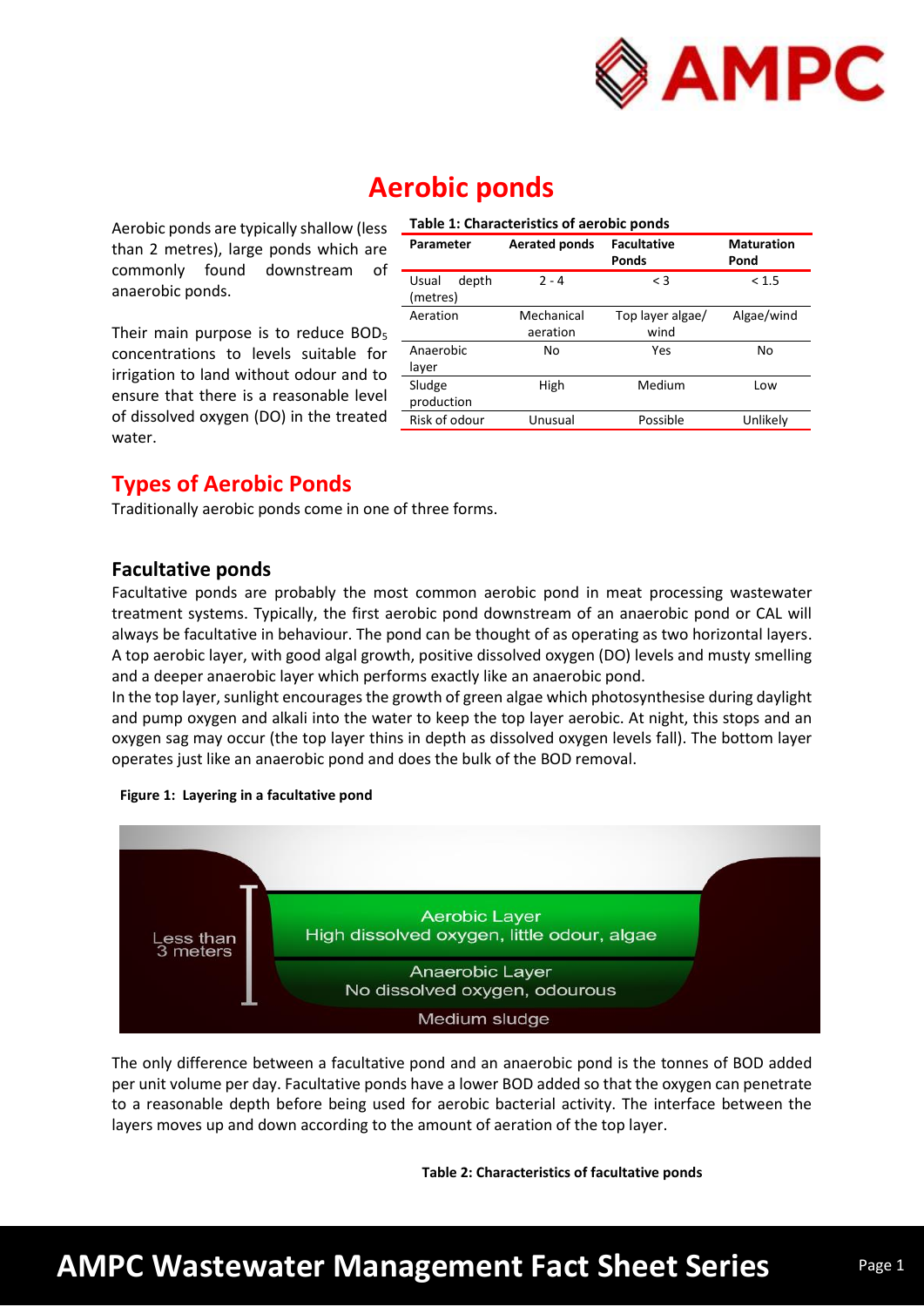



#### **Positives Negatives** • Good removal of organic load Cheap to build relative to overloaded

- other technologies • No energy input required
- Low odour when operated May produce some methane properly
- Can be converted to aerated pond if deep enough
- Needs little operational input

**Aerated ponds**

- May be odorous when
	- Significant sludge forms over time
	-
	- No significant nutrient or pathogen removal

### Facultative Pond

Image: Courtesy Johns Environmental

## Aerated ponds are increasingly common. They overcome the main limit of facultative ponds – which is the ability to add enough oxygen to keep an aerobic top layer. Rather than depending on algae to oxygenate the top layer, in aerated ponds oxygen is provided by mechanical floating surface aerators or submerged blower-aerated

systems, such as air stones.

| Table 3: Characteristics of aerated ponds |  |  |
|-------------------------------------------|--|--|

| <b>Positives</b>                                                                                                                                                                         | <b>Negatives</b>                                                                                                                                                                                                                            |
|------------------------------------------------------------------------------------------------------------------------------------------------------------------------------------------|---------------------------------------------------------------------------------------------------------------------------------------------------------------------------------------------------------------------------------------------|
| • Reliable removal of organic<br>load<br>• Cheaper to build compared<br>to activated sludge systems<br>• Low risk of odour when<br>operated properly<br>• Needs little operational input | • Significant bacterial sludge<br>forms over time<br>• No significant nutrient or<br>pathogen removal<br>• More expensive to fit out<br>with aeration and to operate<br>than facultative pond<br>(electricity costs to operate<br>aerators) |



Aerated Pond

## **Maturation Ponds**

Maturation ponds are designed mainly to achieve disinfection (reduce pathogenic microorganisms) and reduce BOD to low levels. To do this effectively they have treatment systems upstream which reduce the incoming BOD load to very low levels. Their main feature is their shallow nature – less than 1.5 metres water depth. This is essential to allow sunlight and oxygen penetration to the base of the pond. Often, they are green with algal growth, which is a good thing in terms of providing a rich dissolved oxygen concentration and high pH (> 7.5) in the water. This help kills pathogens. For maximum effectiveness, two smaller ponds are superior to one large one.

## **Legislative and regulatory requirements**

# **AMPC Wastewater Management Fact Sheet Series**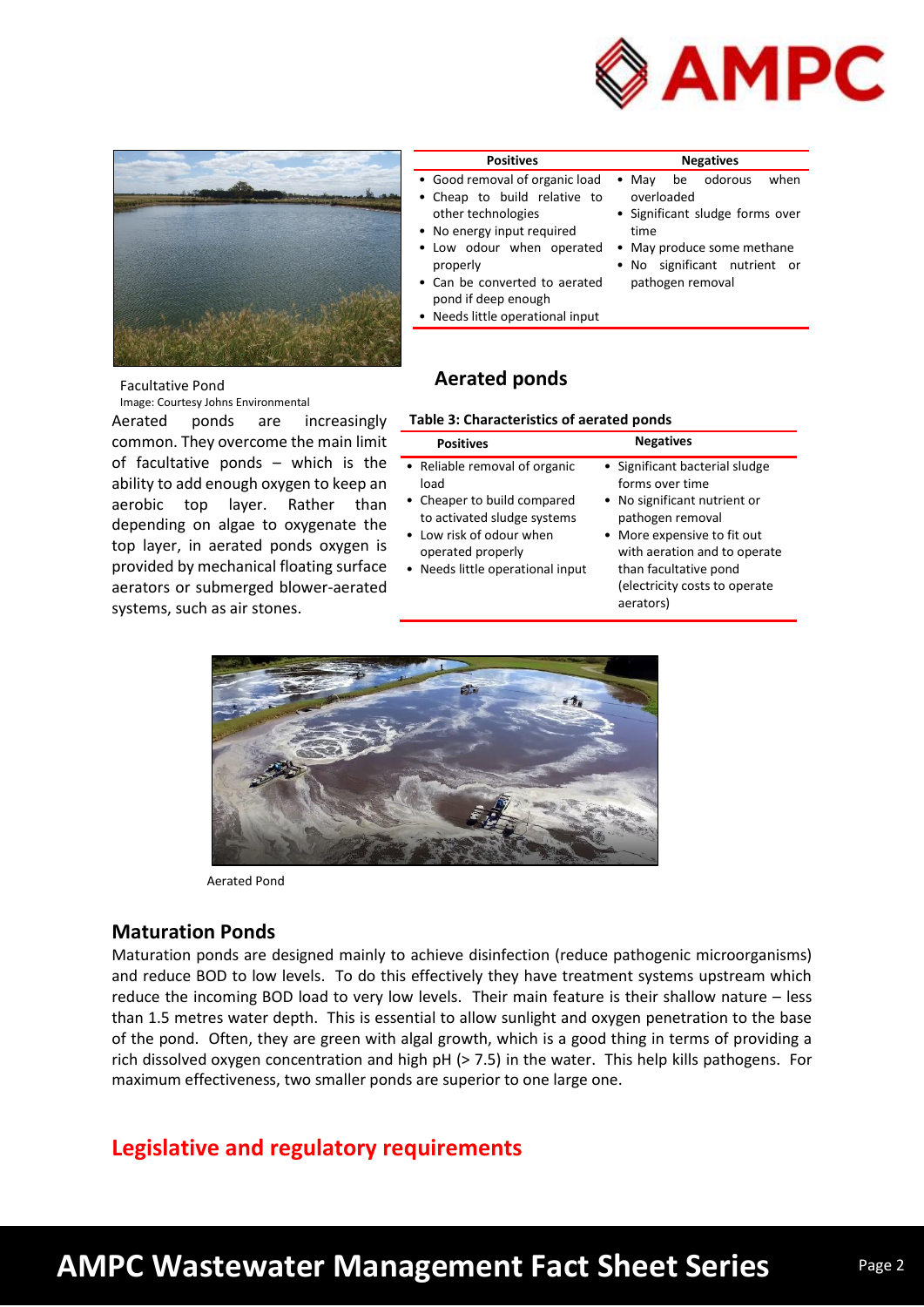



**Table 4: Characteristics of maturation ponds**

| <b>Positives</b>                                                                                                                                                                                                                                                                                                                     | <b>Negatives</b>                                                                                                                                                                                                     |
|--------------------------------------------------------------------------------------------------------------------------------------------------------------------------------------------------------------------------------------------------------------------------------------------------------------------------------------|----------------------------------------------------------------------------------------------------------------------------------------------------------------------------------------------------------------------|
| • Cheap to build and operate.<br>• Simple and robust.<br>• Low risk of odour when<br>operated properly<br>• Achieves good degree of<br>disinfection if total<br>maturation retention time is<br>20 days or more.<br>• Can remove ammonia during<br>summer months by physical<br>volatilisation.<br>• Needs little operational input. | • Very limited capacity to<br>remove BOD.<br>• Limited capacity for<br>upgrading due to the shallow<br>nature.<br>• Large land area needed for<br>effective result<br>• No ammonia or nutrient<br>removal in winter. |

Maturation Pond Image: NB Foods, Oakey

Methane emissions from wastewater systems

have become an important issue for meat processing plants that may be liable to pay for emissions under future carbon pricing mechanism. Well managed aerated and maturation ponds will have zero emissions while facultative ponds will have some emissions from the anaerobic zone.

## **Operator responsibilities**

## **Recommended day-to-day operator responsibilities include:**

**Inspection** 

- $\Box$ On a regular basis (preferably at least weekly)
	- Check inlet and outlet for blockages and clear
	- Ensure (for aerated ponds) the aerators are functioning properly.
	- Ensure that there is no crust or substantial foam on the pond since they prevent good aeration of the water whether by mechanical aerators or algae and wind.
- □ Check pond walls for damage.
	- Trees or shrubs should be removed
	- Areas eroded by rain– it may pay to apply protective biodegradable matting which allows grass growth for uncovered ponds
	- Undertake measures to control burrowing animals such as wombats, rabbits, reptiles etc.

### **Vegetation**

□ Control vegetation around the inner walls of a pond. Some vegetation helps limit erosion of pond walls, but excessive amounts can hinder access and encourage vermin.

### **Monitoring**

- □ Undertake sampling and testing of the discharge of each pond on a regular basis. For aerated or facultative ponds, where treated wastewater is disposed to land, an appropriate sampling frequency is once each month or quarterly.
	- On-site: measure temperature, pH and electrical conductivity (EC) using a small, inexpensive portable instrument
	- Off-site: take a large sample of the discharge from the pond (5 litres minimum) and test for COD and TSS as a minimum. Other parameters that may be useful include total nitrogen, ammonia-N, total phosphorus and oil and grease

If you are unsure about the typical operating parameters, seek expert advice.

- $\Box$  Check final pond effluent release is in line with environmental licence conditions
- $\Box$ Ensure sampling of aerobic ponds (facultative or maturation) are collected from the discharge outlet (samples scooped from the surface of these ponds may not be representative).

#### **Diagnostics**

 $\Box$ Observe for excessive foaming on ponds (aerated ponds only). If there is any sign of a persistent white, pavlovamix style mousse that often looks like fat, seek urgent appraisal by an expert.

# **AMPC Wastewater Management Fact Sheet Series**